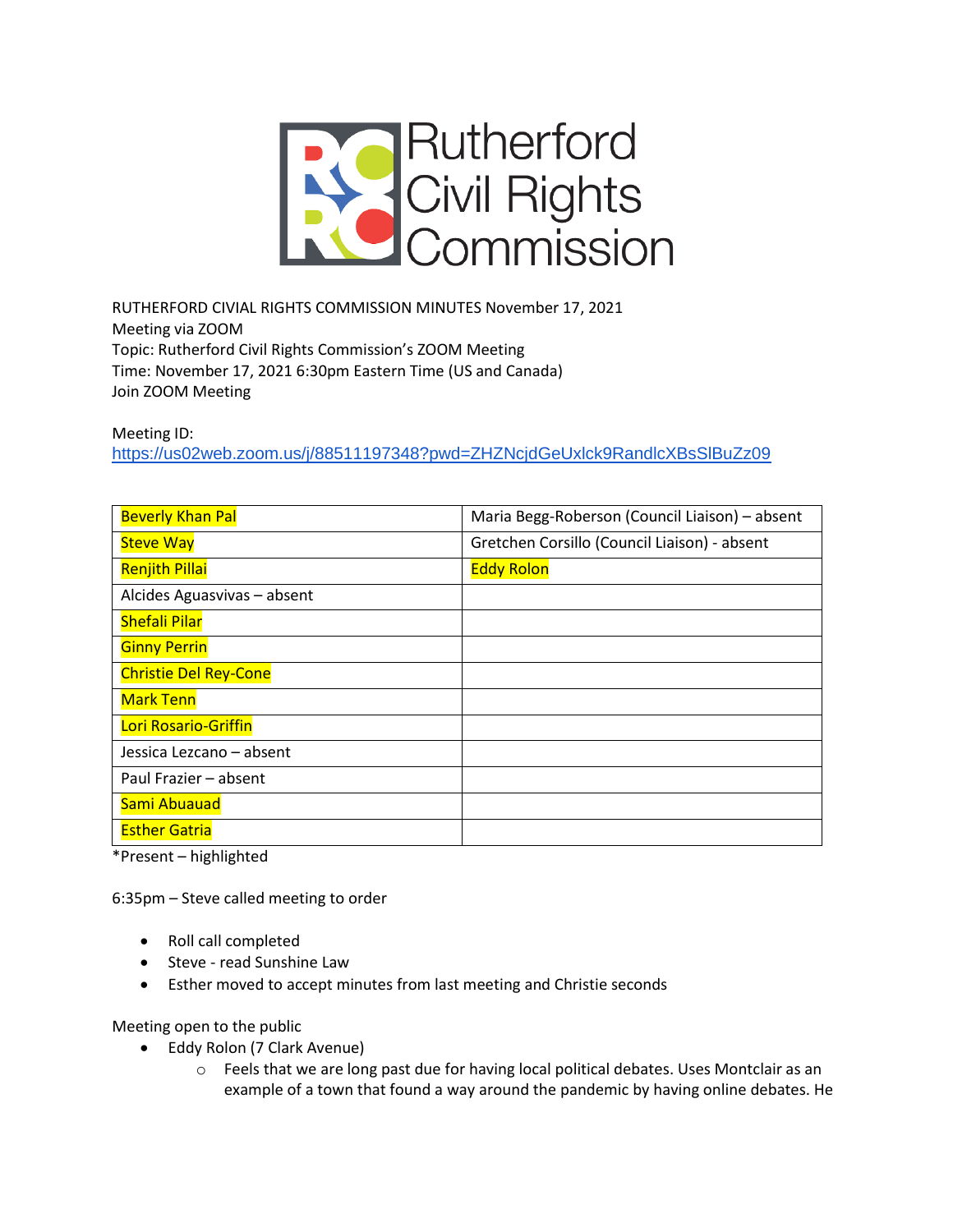feels that it is important for the community to find out what political candidates are all about and he feels that the RCRC may be good to moderate the debate. He knows that it is too late for this year but it would be worth looking into for next year.

- $\circ$  Ginny says that if we were to moderate or mediate a debate, it should be focused on civil rights issues. If the debate was going to be open to other topics, the location and moderators should be more neutral.
- $\circ$  Eddy He agrees with Ginny and suggests that perhaps the debate can be moderated by multiple people from a variety of organizations with mission specific topics.
	- He would like to the RCRC to be a starting point to get this going; perhaps elect a moderator or cosponsor an event.
- $\circ$  Beverly we had inquired with the library liaison during the last meeting about how to organize such an event. She also did not feel that it was fair that only one candidate was available and the other three were not given the limited time we had to organize the event prior to the election. We will look into it for next year and plan it more in advance.
- $\circ$  Christie asked Eddy if he knew who organized it in other towns. It appears the local newspaper did.

## Closed session meeting

- Bylaws
	- o Christie shared the Bylaws and reviewed it generally
		- Some Commissioners and Officers have reached the end of their terms
		- Wants to know if we should modify the terms in any way
	- o Attendance policy
		- Commissioners can be removed by 2/3 vote if they fail to attend more than 3 general session monthly meetings. Commissioners shall join at least 2 Commission committee meetings per calendar year.
		- Christie clarified that absenteeism can be allowed for at the discretion of the Chairperson.
		- Poor behavior or misconduct can also result in being voted out.
	- o Term
		- **•** Officers shall remain in seat for two years and Commissioners in their first year of service cannot be an Officer.
		- All Commissioners can be in their seats for 3 years on a rotating basis.
		- **EXED** Ginny brought up that even though most Officers are coming to the end of their term, we really should see if some Officers can stay on for another term to allow for a good transition and not have an entire new group of Officers.
		- Beverly  $-$  it is important for anyone who is not interested in continuing to say something now.
		- The list of current Commissioners is not accurate, and the terms listed are not consistent
			- Sami's full three years are coming to an end
			- Paul Frazier looks like he was brought on to take over someone else's seat
			- We had voted to remove Tarek but he is still in the roll call.
		- Ginny there is a huge number of people on this list, and they are not staggered so we have to be careful with how we deal with turnover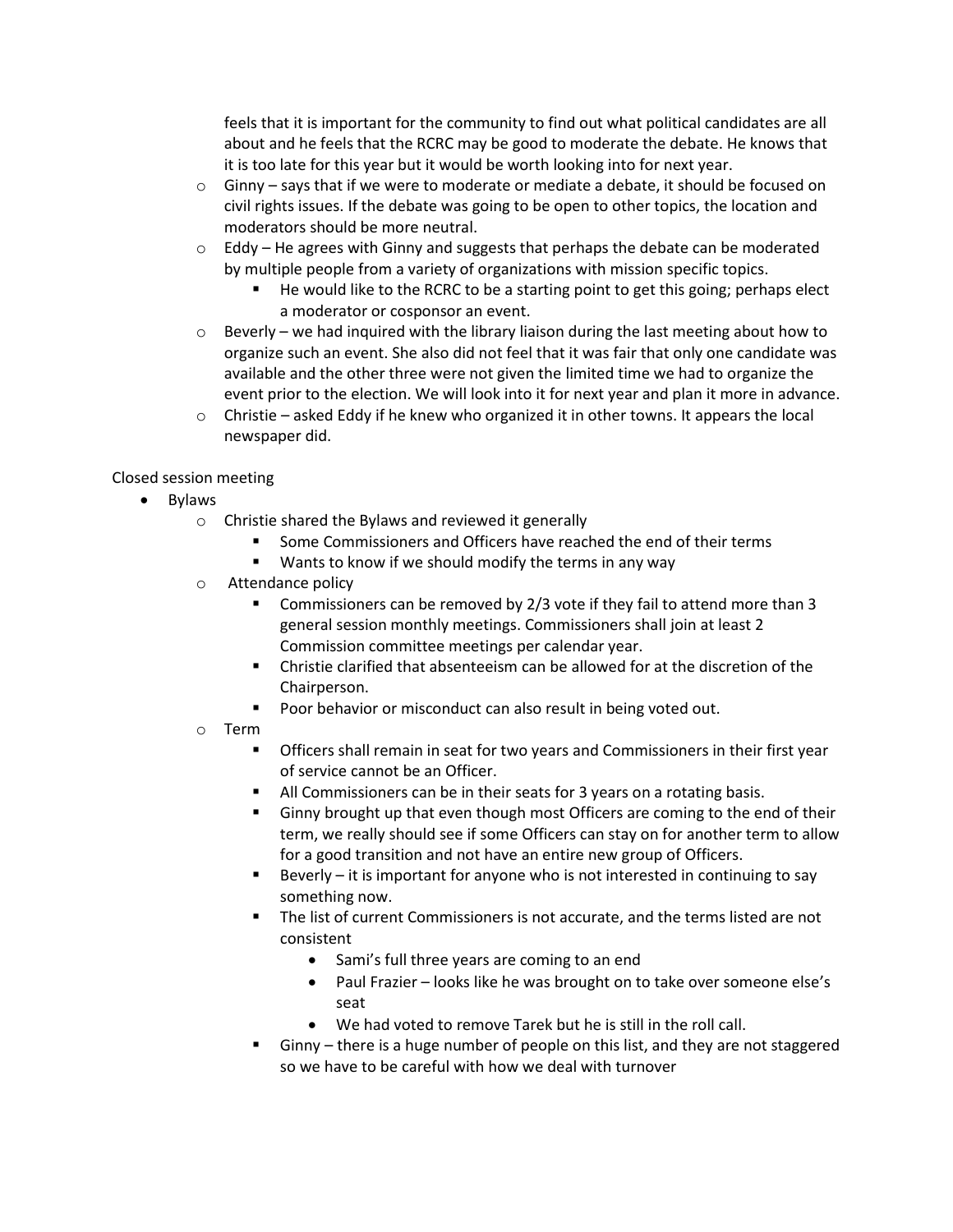- Christie says that it is automatically staggered because there are already people who have been on for some time. The real question is does someone roll off the Commission and when?
- In terms of the application process, what kind of skills and needs are we looking for. If someone's time is up but they are an active participate, they should apply again to make sure that they continue to meet the needs of what we need on the Commission.
- Christie did an application and interviewed with Mark and Ray. When she inquired if this is always the process, she did not get a solid answer, so it is important to figure out how to select Commissioners.
- The maximum number of Commissioners is 15 and we are at that number right now.
- $Mark the Bylaws are a guideline for what we would like to accomplish and$ what we are doing for the year and the roles that are required.
	- With regards to events: even if a person comes up with the idea for an event, they should not be responsible for executing the entire event. People who are experts at certain skills should be contributing to events using those specific skills
- Christie always thought we would come up with an Operations Manual. She was also under the impression that Committees were being created and events were managed by multiple people rather than having it fall on one person's shoulder.
- Ginny we cannot be activity driven. We must focus on the bigger picture and then have people who are talented in each role fill the skills needed for specific roles for each event.
- Beverly there were Committee meetings happening this year.
- Christie felt like it was not a requirement, and it was more suggested to find a committee to join based on urgency for an activity rather than having specific Committees that meet at regular intervals
- o Christie took a motion to adopt the Bylaws and Lori seconds it.
	- The Bylaws have been officially adopted.
- Since the December meeting will not be an official meeting, we will most likely resolve the topic of new Commissioners and possible new Officers for the January 2022 meeting.
	- o We currently have 13 Commissioners and have 2 open seats
	- $\circ$  Christie we need to have the current Commissioners express now whether they plan to continue or discontinue their service for the next term.
	- $\circ$  Renjith this is his 7<sup>th</sup> year
- Christie will let Bo know the date that we officially adopted the Bylaws.
- Beverly made a motion to officially remove the following individuals from the roster and Steve seconds it
	- o Robert Kenny
	- o Leah Abrahams
	- o Tarek Saleb
	- o Mary Ahn
- The nurse at the Highschool has three new candidates for the HS Liaison for next year. Beverly will follow up with that.
- Archives and Grants are tabled until the next meeting